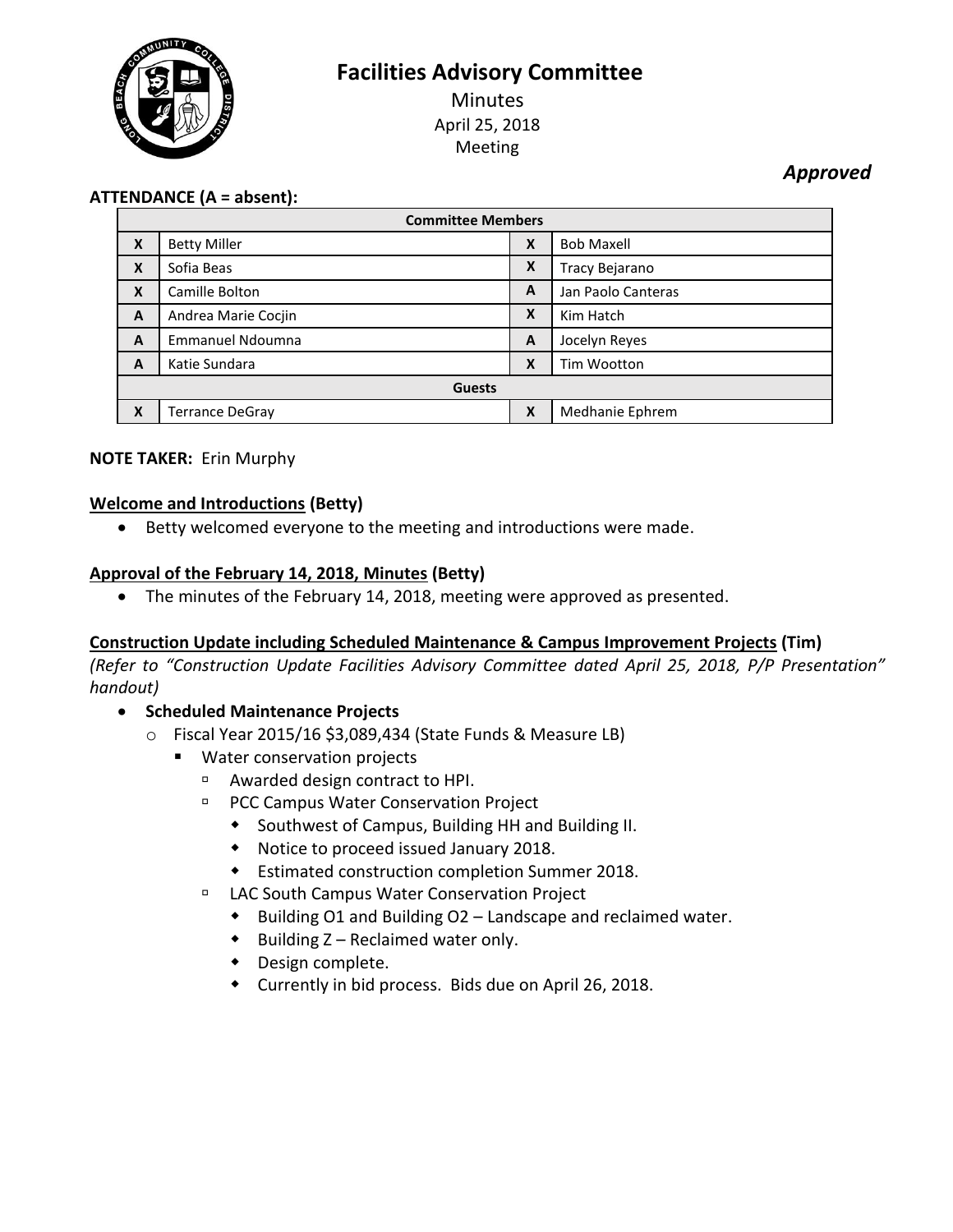## **Construction Update including Scheduled Maintenance & Campus Improvement Projects (continued)**

- **Scheduled Maintenance Projects (continued)**
	- o Fiscal Year 2016/17 \$2,846,905 (State Funds & Measure LB)
		- District-Wide Project for ADA Upgrades
			- $PCC Westberg$  and White (Design Consultant) preparing design documents to address deficiencies as identified in the CASp survey for the PCC campus.
				- Phase 1 Site Package Notice to proceed issued March 28, 2018, to Axiom Group.
				- Phase 2 Building Package Bid Process in progress.
			- <sup>n</sup> LAC DLR Group (Design Consultant) preparing design documents to address deficiencies as identified in the CASp survey for the LAC.
		- Door Lockdown Project
			- $P$ hase II
				- PCC Campus Retrofit doors in Buildings HH, GG, CC, JJ, II and MM.
				- LAC Campus Retrofit doors in Buildings A, T, and CDC.
				- $\bullet$  Bids due May 3, 2018.
	- $\circ$  Fiscal Year 2017/18 \$639,456 (State Funds Only)
		- **Project Facilities Proposals (PFP) Submitted on September 13, 2017**
		- **High Voltage Electrical Improvements** 
			- □ Replacement of oil switch and transformer at Building G.
			- □ Replacement of oil switch at PCC main distribution.
			- $P$  Processing proposals for designers.
- $\triangleright$  Kim asked if the oil is to cool the transformer. Tim responded that a gas switch insulates highvoltage power transmission.
	- Lighting Inverter Replacement *Complete* 
		- □ Scope includes lighting inverter replacement at LAC Building T and PCC Building JJ.
		- □ Notice to proceed issued on January 4, 2018.
		- Demo work complete.
		- $P^{\Box}$  Re-routing of conduit and new wiring complete for new inverter.

#### **District Wide Energy Projects**

- o Prop 39 Years 3, 4 & 5 2015-18 Projects \$1,878,957
	- LED Lighting Retrofits, Buildings T, HH and O-2
		- Approximately 207,140 kWh/yr. in energy savings and \$30,263 in cost savings.
		- □ Notice to Proceed issued to Baker Electric in June 2017.
		- □ Delayed due to lighting fixture manufacturer filing Chapter 7.
			- New manufacturer selected and approved.
		- □ All overhead work complete.
		- □ Building O-2 is 95% complete.
		- □ Building T is 40% complete.
		- $\Box$  Installation commences in June in Building HH.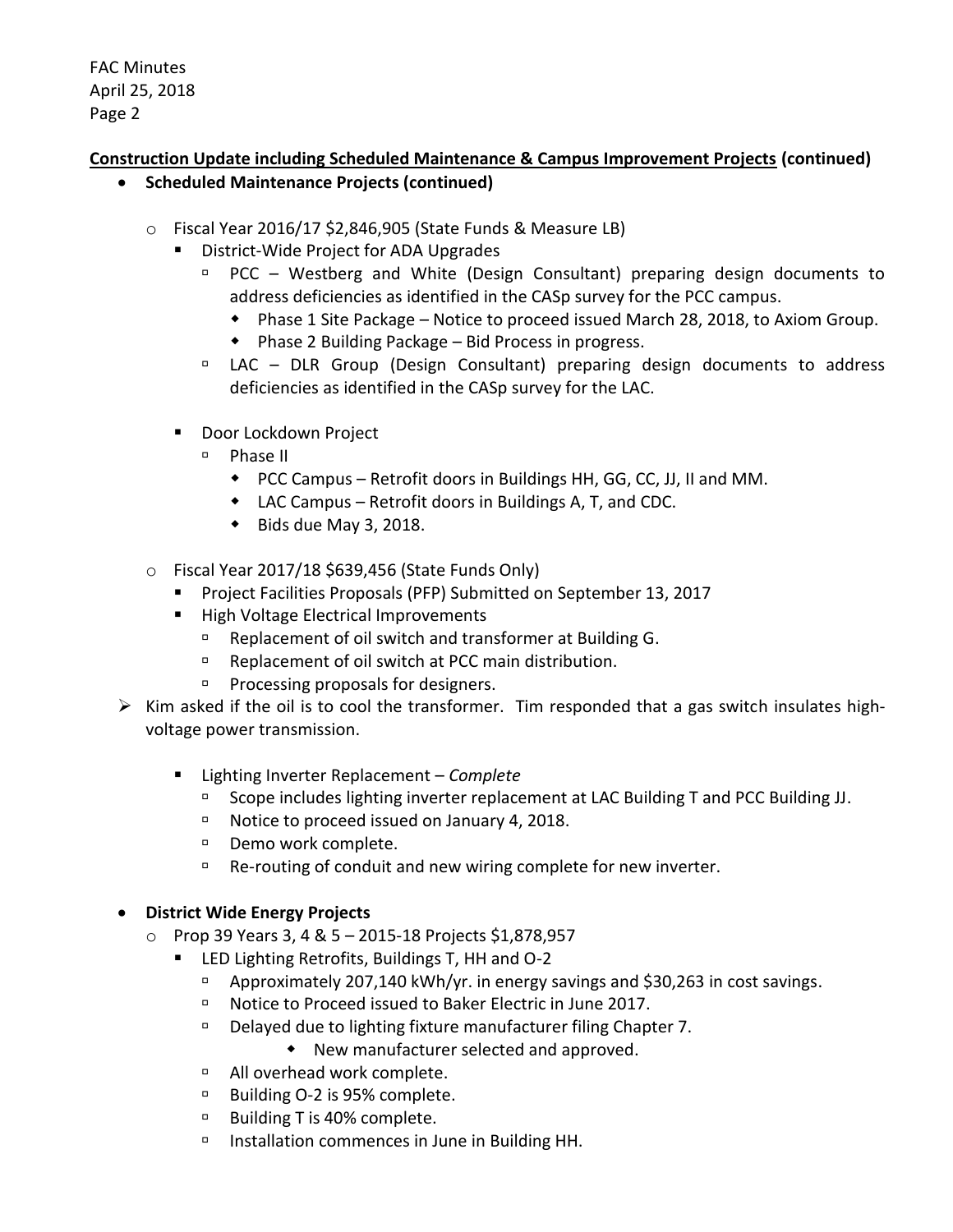### **Construction Update including Scheduled Maintenance & Campus Improvement Projects (continued)**

- **District Wide Energy Projects – Integrated Energy Master Plan (IEMP)**
	- o DLR Group was selected to create the Energy Master Plan.
	- $\circ$  IEMP to include a clear path towards compliance with the Governor's Executive Orders.
		- District-Wide Net Zero Goal
	- o IEMP will be integrated with the 2041 Facilities Master Plan and future designs.
		- □ Integrate IEMP to District Design Standards.
	- o Assessment and Planning Services
		- Central Plant/Building Analysis load analysis.
		- **Design recommendations** 
			- District-Wide net zero goal
			- On-site energy generation
			- Water Management
		- **Project started Summer 2017, estimated completion Summer 2018.**
		- $\blacksquare$  Total project budget = \$211,944
- $\triangleright$  Kim clarified that the language in the legislation specifies that each building should be net-zero, rather than per District. Medhanie noted that the legislation is not as well suited to sites with multiple buildings, some of which are older. Tim discussed on-site solar generation and other energy-efficiency measures, which the Chancellor's Office is reviewing. Tim expected to be able to share the IEMP later in the year.
- **Campus Improvement Projects – Fiscal Year 2016/17 (Measures E & LB)**
	- o Facility Advisory Committee Approved 2/22/17
		- Building HH Artificial Turf for courtyard (\$100,000) *Complete*
		- Building T Room 1200 Replace carpet and paint (\$30,000) *Complete*
		- Building  $R$  Thermostat for gym heater (\$60,000) Processing proposal.
	- o Facility Advisory Committee Approved 4/19/17
		- Baseball field Scoreboard replacement (\$130,000) *Complete*
		- Building MM Trailer removal (\$20,000) *Complete*
		- Building L Replace basement Vinyl floor (\$13,000) *Complete*
		- Building CDC (LAC) Replace carpet in classrooms and offices (\$16,000) *Complete*
	- o Facility Advisory Committee Approved 11/8/17
		- Building  $Q$  Installation of glue down ceiling tiles for  $Q$ 113 (\$13,000) □ Soliciting proposals.
		- Building MM HVAC upgrade (\$65,000) *Complete*
		- Building EE Room 108 upgrade (\$50,000) *Complete*
			- □ Blinds installed.
			- □ Processed PO for installation of batting insulation.
		- Building HH Shade structure installation  $(520,000)$ 
			- **Processing proposals for design firm.**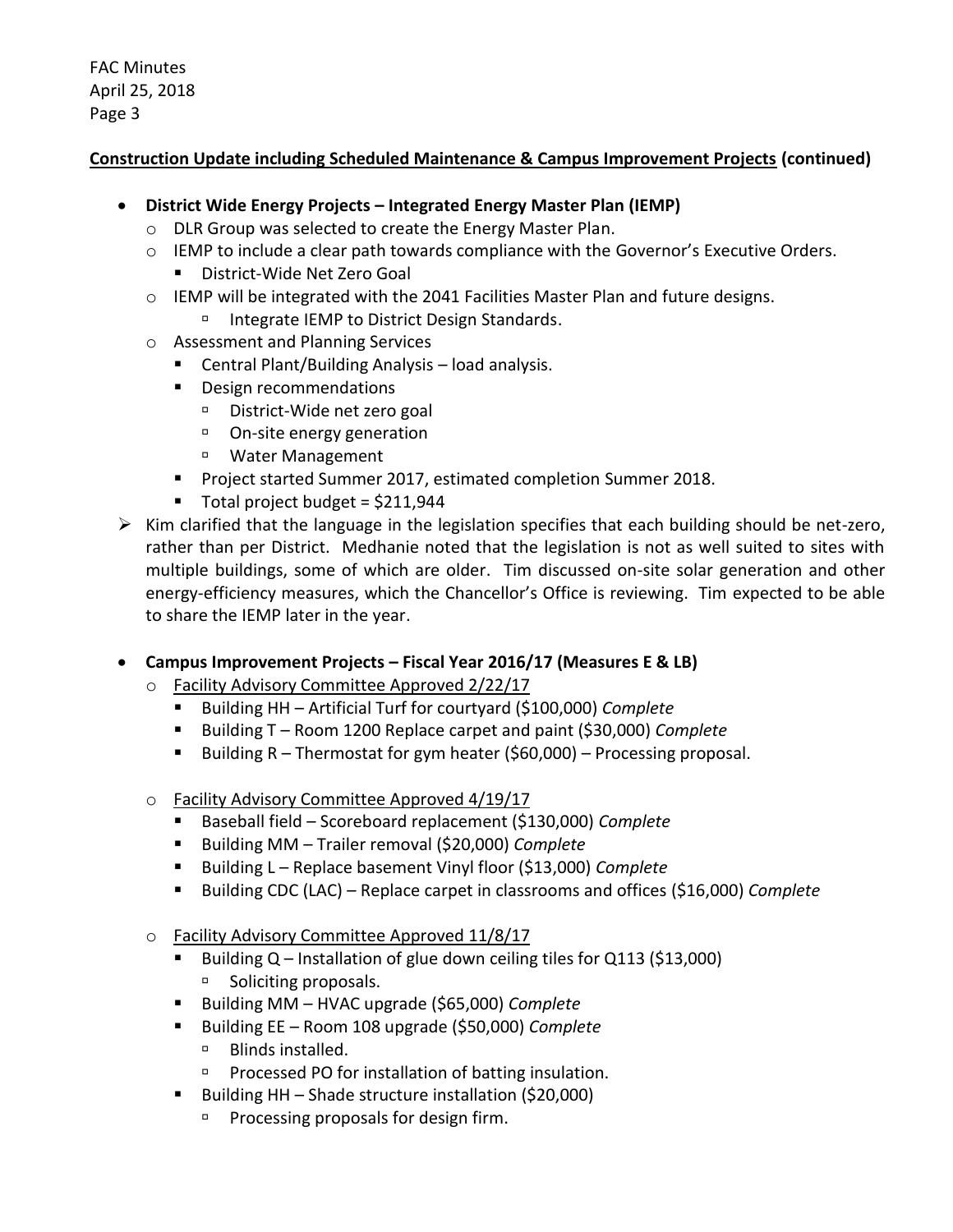#### **Construction Update including Scheduled Maintenance & Campus Improvement Projects (continued)**

 $\triangleright$  Kim requested an update on the progress of the safety shower, eyewash, sink, and main gas shutoff in laboratory classroom EE-213. Medhanie responded that he would follow up after reviewing instructional funds.

#### *Note: Bob Maxell arrived at 1:58PM.*

- o Facility Advisory Committee Approved 2/14/18
	- District-wide Siemens integration to Simplex Truesite Workstation (\$125,000) **Processing proposal.**
	- Building  $R -$  Carpet square replacement (\$50,000) **Processing proposal.**
	- EE-109 and L-257 Installation of black-out shades (\$3,000)
		- <sup>D</sup> Processing proposal.
	- EE-108 Carpet installation (\$15,000) *Complete*
- o Facility Advisory Committee New Requests 4/25/18
	- Building A Bulletproof glass windows for enrollment services (\$150,000)
- $\triangleright$  Camille asked about the condition of the glass in Building A. Tim responded that the enrollment services desk did not have any safety glass, unlike the cashier's office across the building lobby.
	- District-wide CalSense irrigation upgrade (\$40,000)—controls both campuses. Would be more efficient in measuring rainwater and how the system responds, better webbased network control. Would be an efficiency improvement, water-saving costs.
	- Buildings Q/R Scoreboard upgrade (\$350,000)—includes the PA systems.
	- Parking Structure Oil coolers for elevators in mechanical room (\$20,000).
- $\triangleright$  The Campus Improvement Projects requested for April 25, 2018, were approved as presented.

#### **Current Construction Projects**

### o **LAC Building D 1 st and 2nd Floors – Science Labs (Measure E)**

- MSP Architects Design Firm, Soltek Pacific Construction Contractor
- Renovate 16,000 square feet of 1<sup>st</sup> floor and 2,573 square feet of 2<sup>nd</sup> floor for new Science Labs.
- **Project started September 2016, original estimated construction completion Fall 2017.**
- New estimated construction completion Fall 2018.
- **EXTED 15 IDCC** issued termination letter on 5/22/17 to TB Penick & Sons. Finalized agreement with Western Surety Company to move project forward in November 2017. Soltek was issued Notice to Proceed on December 4, 2017.
- **E** Currently working on MEP finishes and casework.
- $\blacksquare$  Total project budget = \$14,635,024
- $\triangleright$  Kim asked whether it would be possible to repair or replace the flume hoods in rooms 301 and 319 when Building D will be closed for the summer. In describing the issues with the flume hoods, Kim shared that broken equipment negatively affects student and faculty morale. Tim responded that he was unaware of the problem and requested additional information. Tim and Medhanie offered to follow up on the flume hoods and update Kim on the status.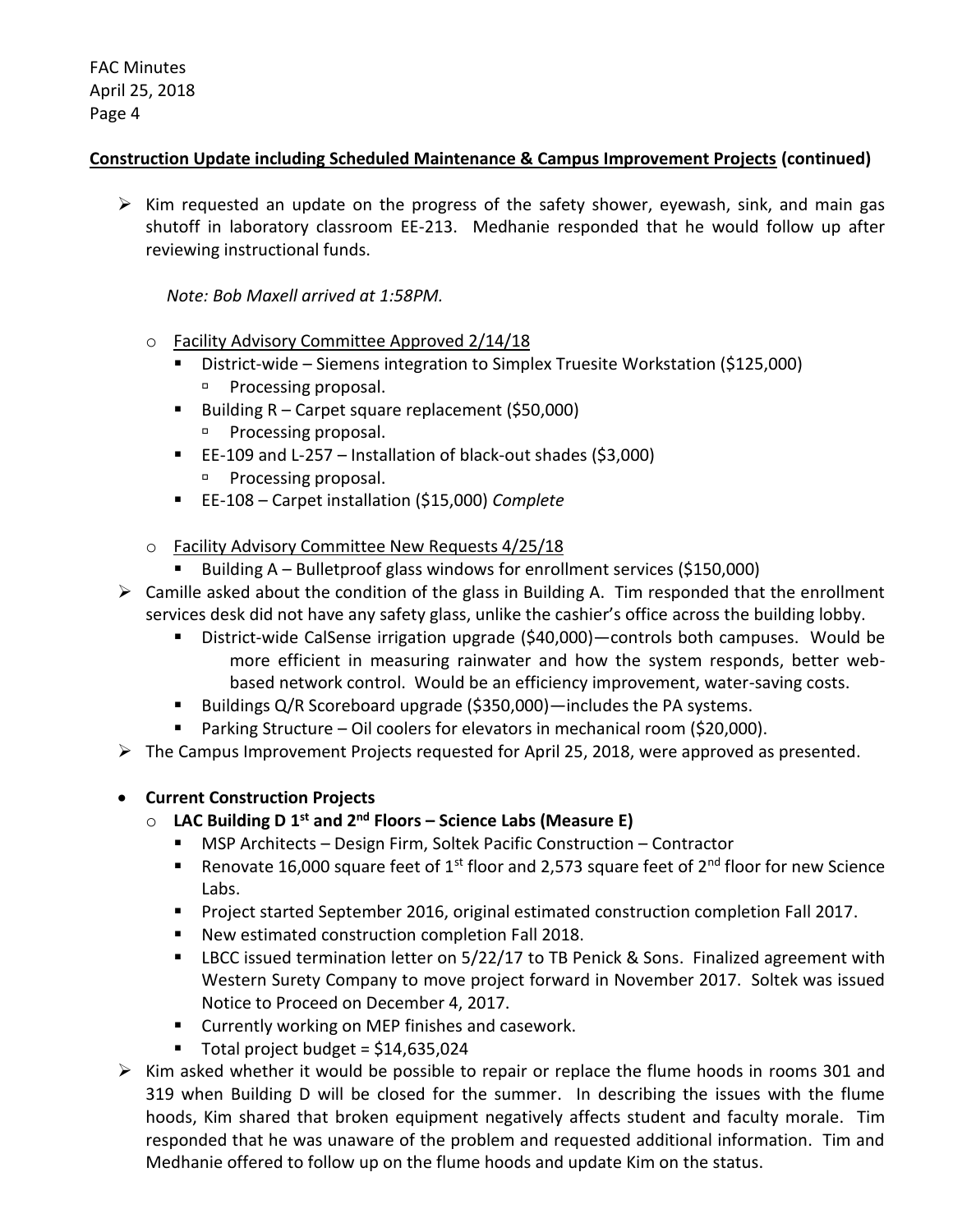### **Construction Update including Scheduled Maintenance & Campus Improvement Projects (continued)**

### o **LAC Building P – English Studies (Measures E & LB)**

- Steinberg Architects Design Firm, A&B Construction Contractor
- Occupants moved to swing space in Buildings M and N.
- **Project will address ADA, classrooms, offices and MEP systems.**
- **EXECUTE:** Currently working on framing, sheathing and MEP systems.
- **Construction started February 2017, estimated completion Spring 2019.**
- Total project budget = \$11,015,941

### o **LAC Building J – Auditorium (Measures E & LB)**

- SVA Architects Design Firm, Novus Construction Contractor
- Renovate 37,878 GSF Auditorium, originally built in 1956.
- Adding 14,119 GSF onto northwest corner for additional classrooms, offices, storage and elevator.
- **Upgrading structural, accessibility and fire/life/safety to current codes.**
- **EXTENUE Currently working on abatement and demo inside the building.**
- **Notice to Proceed issued on January 16, 2018.**
- **Estimated completion Fall 2019.**
- $\blacksquare$  Total project budget = \$29,021,602

# **Current Design Projects**

# o **LAC Kinesiology Labs and Aquatic Center (Measures E & LB)**

- Design contract awarded to Westberg and White, Spring 2017.
- Design for renovation of Outdoor Kinesiology Labs, which includes a softball field, soccer fields, sand volleyball courts, tennis courts and associated support facilities and infrastructure.
- Design also includes construction of a new Aquatic Center, which includes 50-meter pool and support building of approximately 15,000 sq. ft. to provide showers, locker rooms, storage, pool equipment and office spaces.
- Addressed ADA access issues, lighting and parking.
- **E** Currently in Design Development phase. Package due May 3, 2018.
- Anticipated construction start Spring 2019.
- $\blacksquare$  Total project budget = \$44,238,099
- $\triangleright$  Kim asked whether the project included adequate event seating. Tim responded that he would share additional information when design documents were received, and Terrance added that the project includes a multipurpose room for larger-sized meetings as well as a shaded seating area near the pool.

*Note: Tracy Bejerano arrived at 2:17PM.*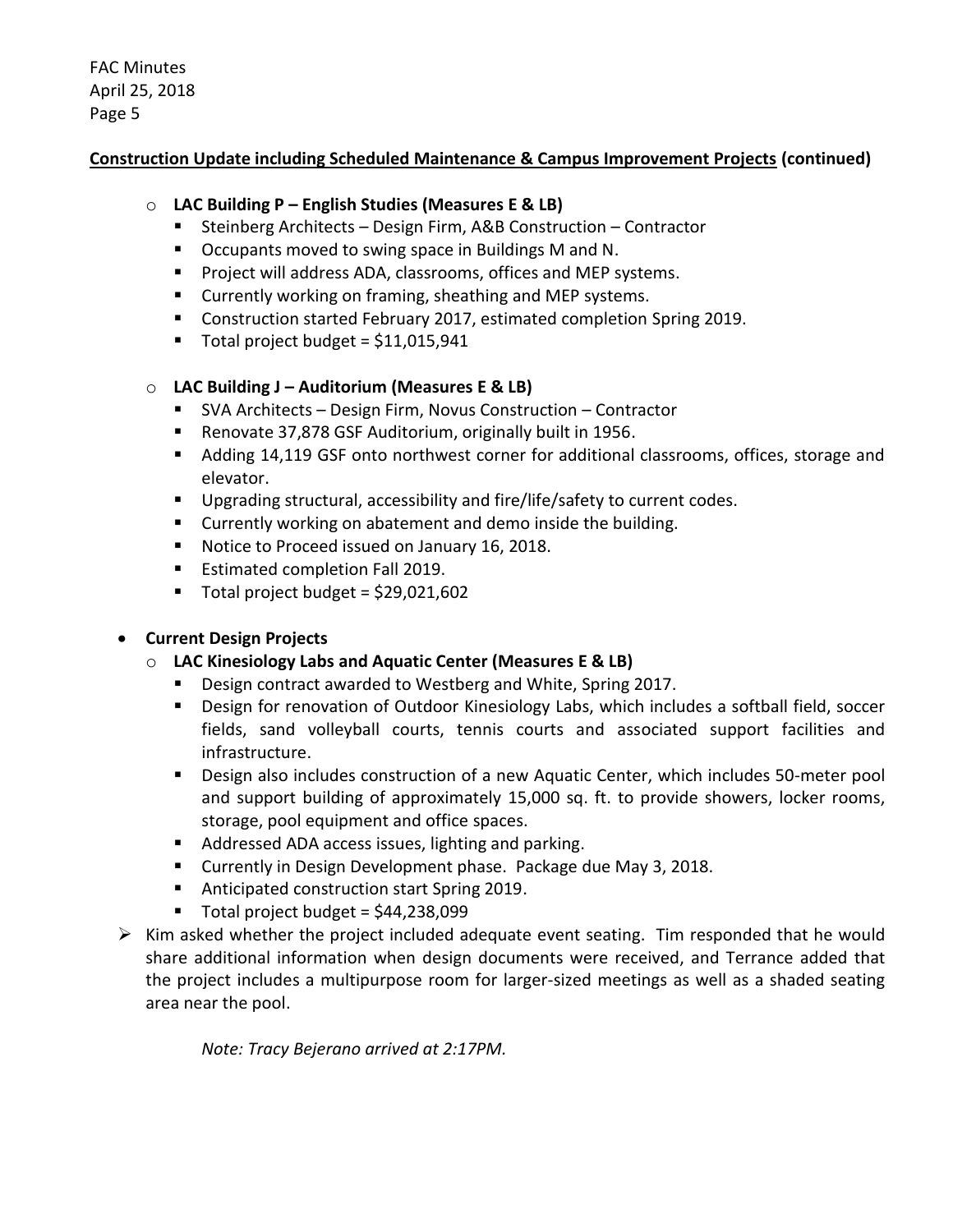### **Construction Update including Scheduled Maintenance & Campus Improvement Projects (continued)**

- o **PCC Parking Structure – P2 (Measure LB)**
	- HPI Architecture selected to prepare bridging design documents.
	- **Design-Build delivery method.**
	- **Parking structure to include solar panels on top floor.**
	- **Parking structure to serve 500-600 vehicles for long-term student and staff parking needs.**
	- To be located in parking lots 5, 6 and 8.
	- **Design-Build Entity to be selected Spring 2018.**
	- $\blacksquare$  Total project budget = \$21,493,800
- $\triangleright$  Kim asked about the rendering, and Tim responded that it was not final, and therefore the project may look different depending on which architect is chosen. Kim asked if it would have electric car charging and space monitoring, and Tim said that there will be a minimum of 12 EV parking spaces, perhaps with provisions for more.

### o **LAC Building M – Multi-Disciplinary Classroom (Measures E & LB & Prop. 51 State Funding)**

- **First State funded project utilizing the Design-Build delivery method.**
- GKK Works selected to prepare bridging design documents.
- **Project requires demolition of the existing Buildings M and N.**
- New construction of a 3-story building of 81,970 GSF to include classrooms and offices.
- This building will house Language Arts, Foreign Language, and Computer and Office Studies (COS).
- **Preliminary document package submitted to State Chancellor's office for approval on** March 1, 2018.
- **Design-building entity to be selected Fall 2018.**
- Anticipated construction start Fall 2019, construction completion Fall 2022.
- $\blacksquare$  Total project budget = \$70,096,798 (State funded = \$27,760,000)

# o **PCC Building MM – Construction Phase I (Measures E & LB & Prop. 51 State Funding)**

- **State budget approved funding for Preliminary Plans only during fiscal year 17/18.**
- **HPI Architecture selected to prepare design documents.**
- **Project will consist of renovating West Wing of MM which houses the HVAC and** Carpentry departments.
- **Project will include demolishing the former Alternative Fuels section.**
- **Preliminary document package submitted to State Chancellor's office for approval on** March 1, 2018.
- Anticipated construction start Fall 2019, construction completion Fall 2020.
- Total project budget = \$17,665,877 (State funded = \$7,096,729)

#### o **LAC Building X – Central Plant Expansion (Measure LB)**

- **P2S Engineering selected to prepare design documents.**
- Project will consist of expanding the capacity of the existing Central Plant to accommodate upcoming growth shown in the 2041 Facilities Master Plan.
- **EXECUTE:** Currently in Construction Document phase.
- Anticipated construction start Fall 2019, construction completion Spring 2020.
- Total project budget  $=$  \$6,190,506